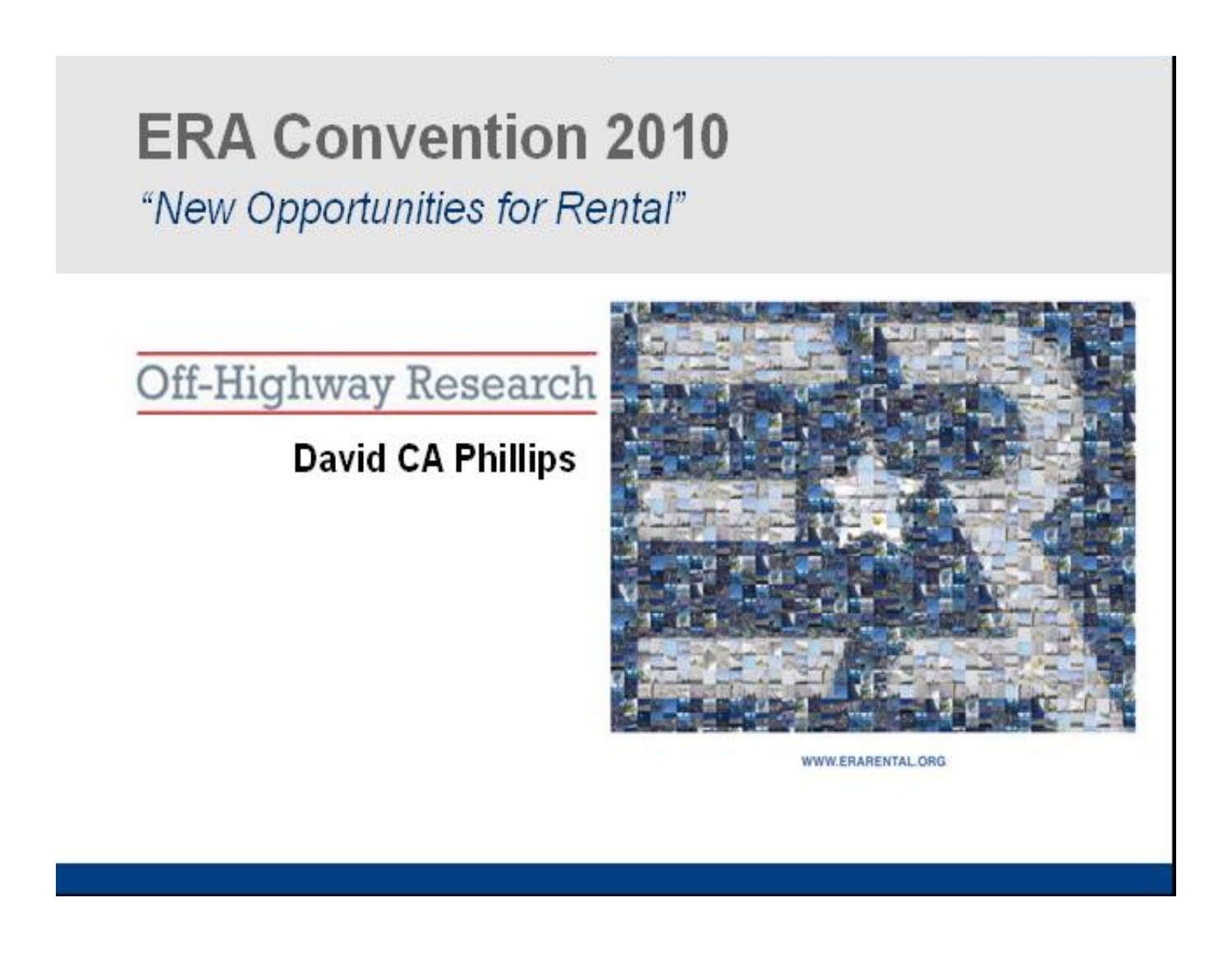# **Global Trends In The Construction Equipment Industry**

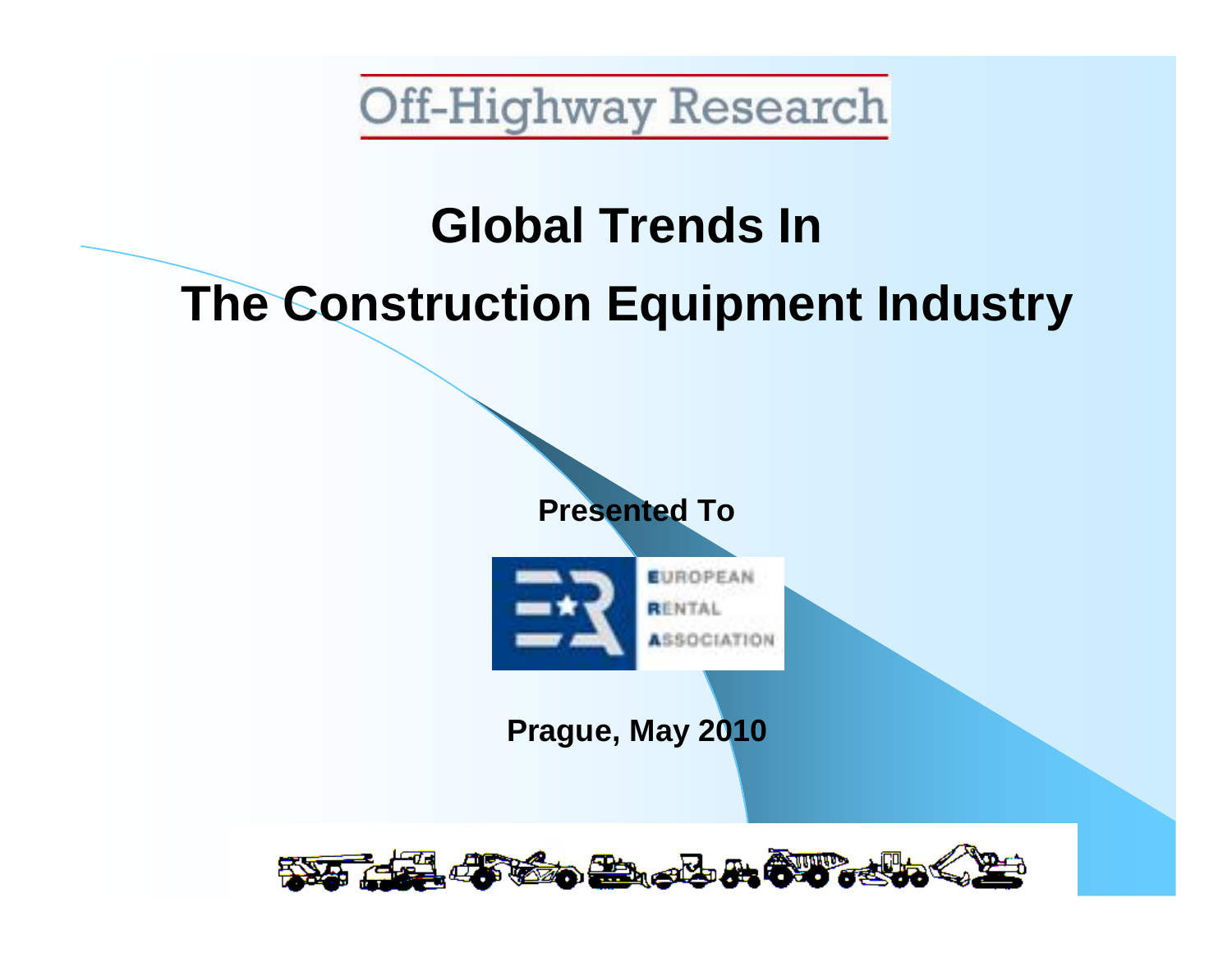

• **<sup>A</sup> Management Consultancy that specialises in the research and analysis of international construction equipment markets.**

**The largest of its kind in the world.**

- **Formed in <sup>1981</sup> as part of the Economist Intelligence Unit.**
- **Management Buy-Out in 1995. Now privately owned.**
- **Offices in:**
	- - **London, England - New York, USA - Tokyo, Japan**
	- **Beijing, China - New Delhi, India**
- 
- **[www.offhighway.co.uk](http://www.offhighway.co.uk)**

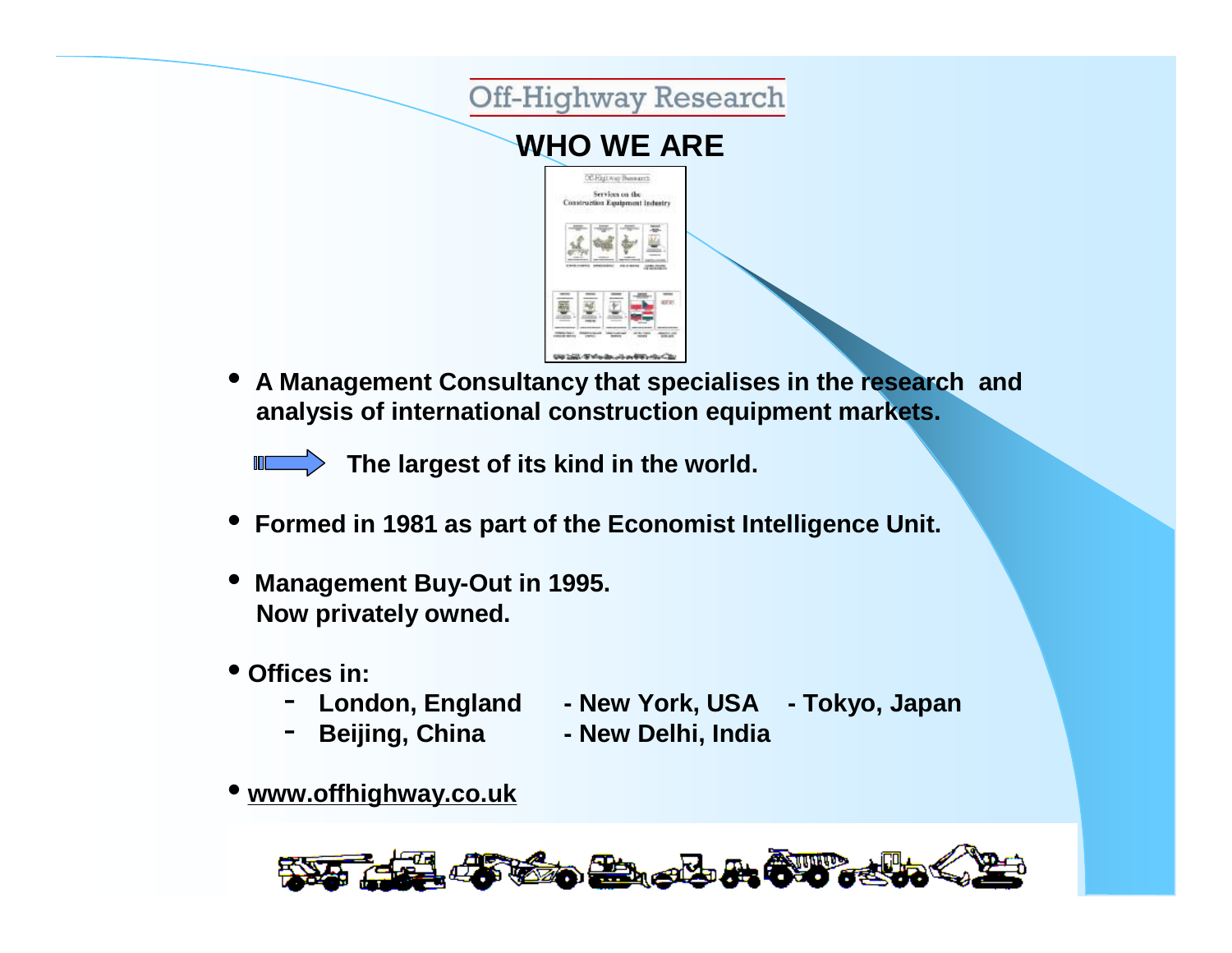

## **GLOBAL OUTLOOK: 2010-2014**

## **A VERY UNCERTAIN FUTURE**



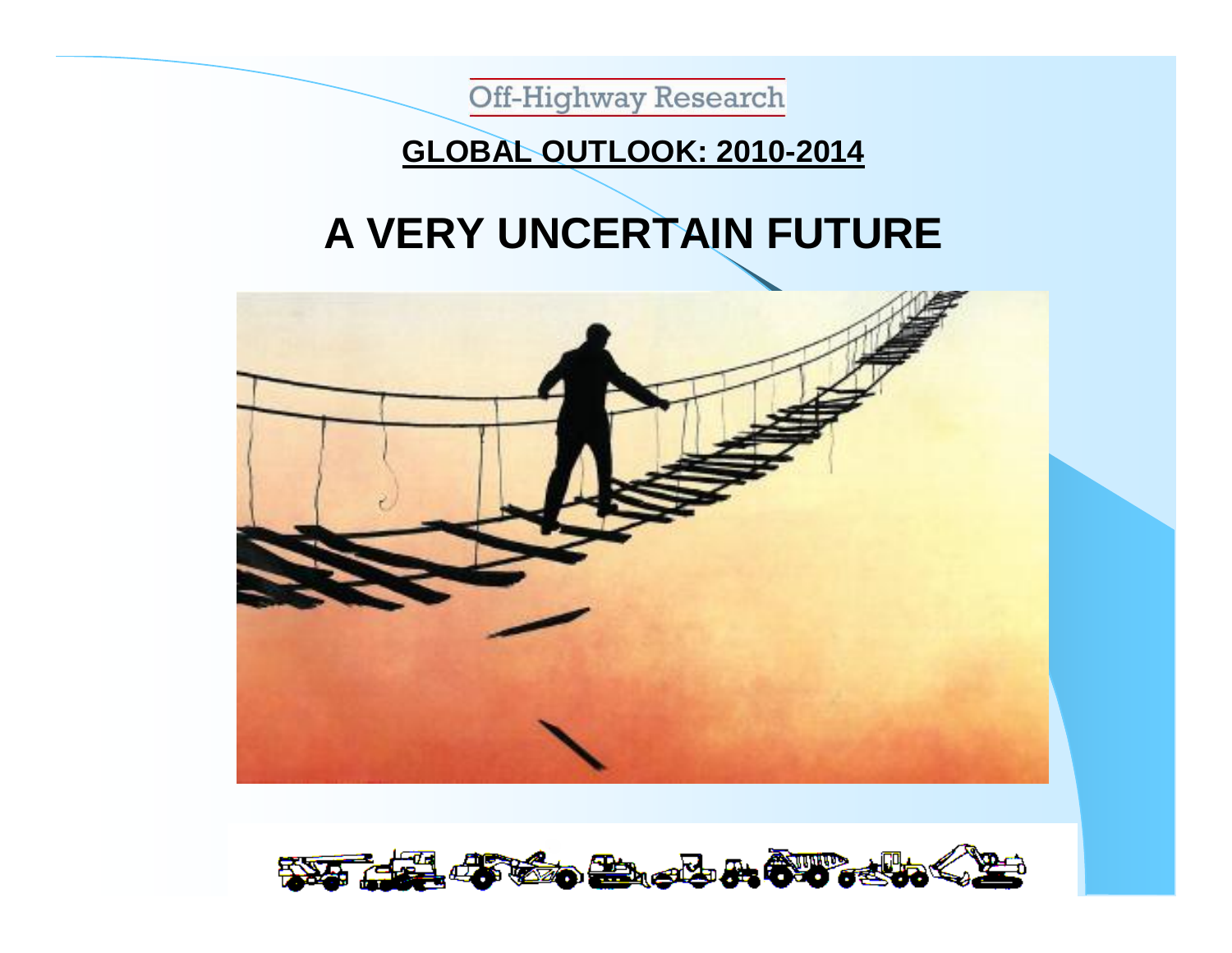#### **Key Market Trends: Sales, 2005-2014\***

**(Units)**

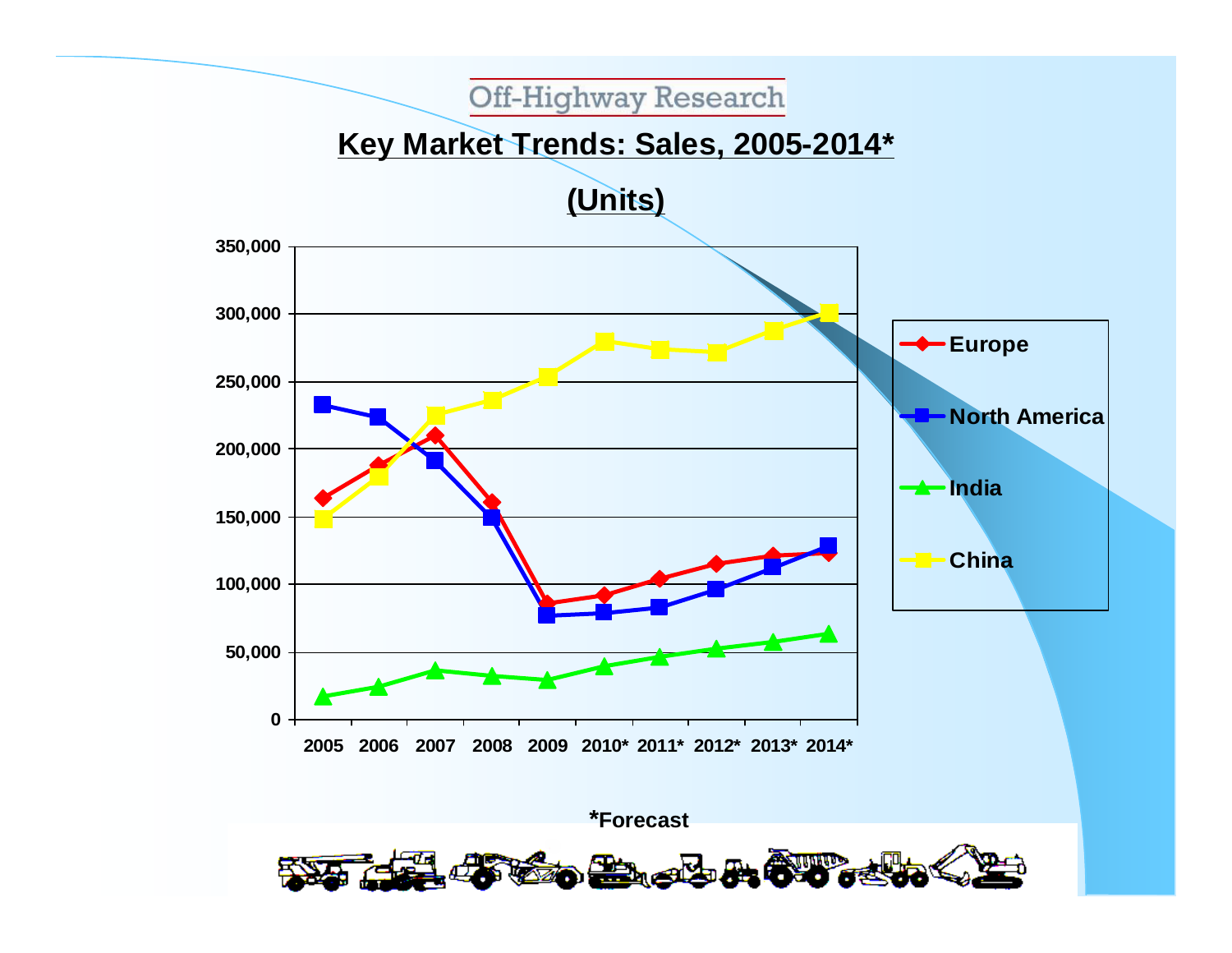#### **"MARKET DEMAND IS ULTIMATELY DETERMINED**

## **BY ONE THING ALONE:**

## **BUSINESS CONFIDENCE"**

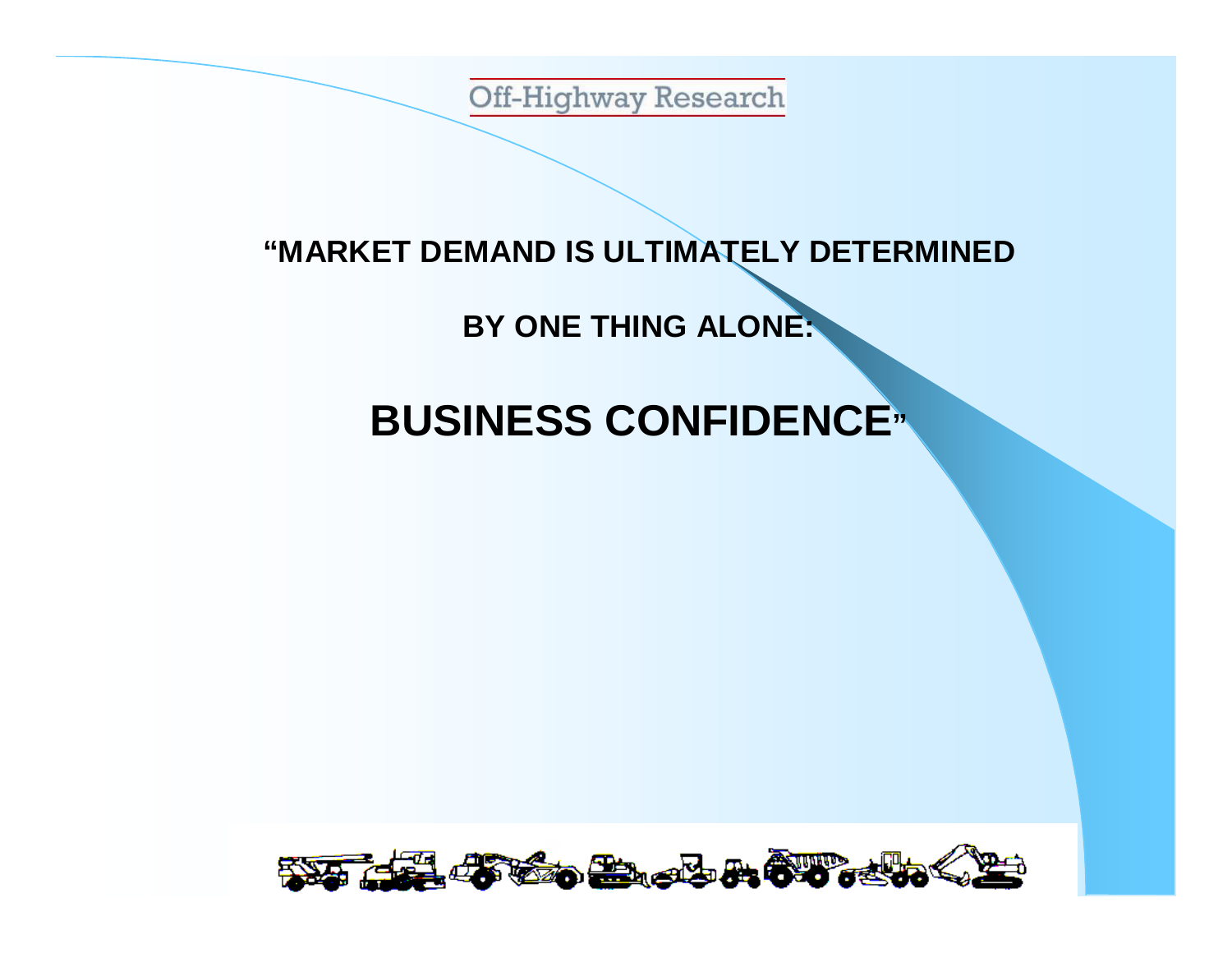#### **Global Overview**

• **Total world equipment sales in 2007 peaked at approximately \$99 billion. Up by 30 % since 2006.**



**Sales in 2009: \$56 billion**

**Forecast for 2010: \$61 billion**

• **Recovery in Europe and North America by 2011-2012: to 2003-2005 levels?**

|                | 2009 Value     | 2009 Vs 2008 | 2010 Vs 2009 |
|----------------|----------------|--------------|--------------|
| -China         | \$18.0 billion | $+27%$       | $+11%$       |
| -North America | \$12.1 billion | $-51%$       | $-2%$        |
| -Europe        | \$7.5 billion  | $-58%$       | $+18%$       |
| -India         | \$ 2.1 billion | $+3%$        | $+39%$       |
| -Japan         | \$2.2 billion  | $-38%$       | $-20%$       |
| -ROW           | \$14.5 billion | $-43%$       | $+6%$        |
| -World         | \$56.4 billion | $-36%$       | $+8%$        |

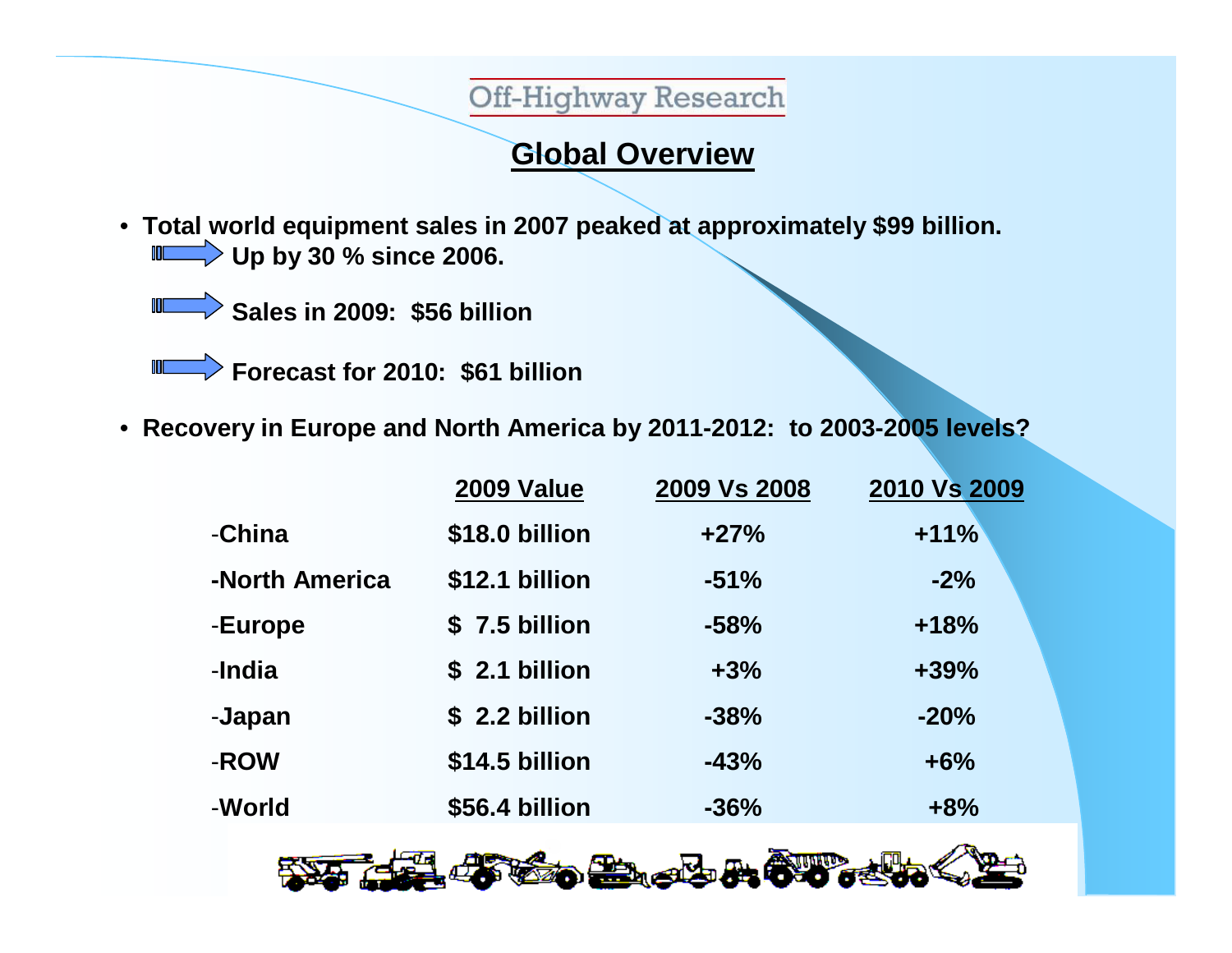**World Sales of Construction Equipment 2000 – 2014\***

**(Units)**



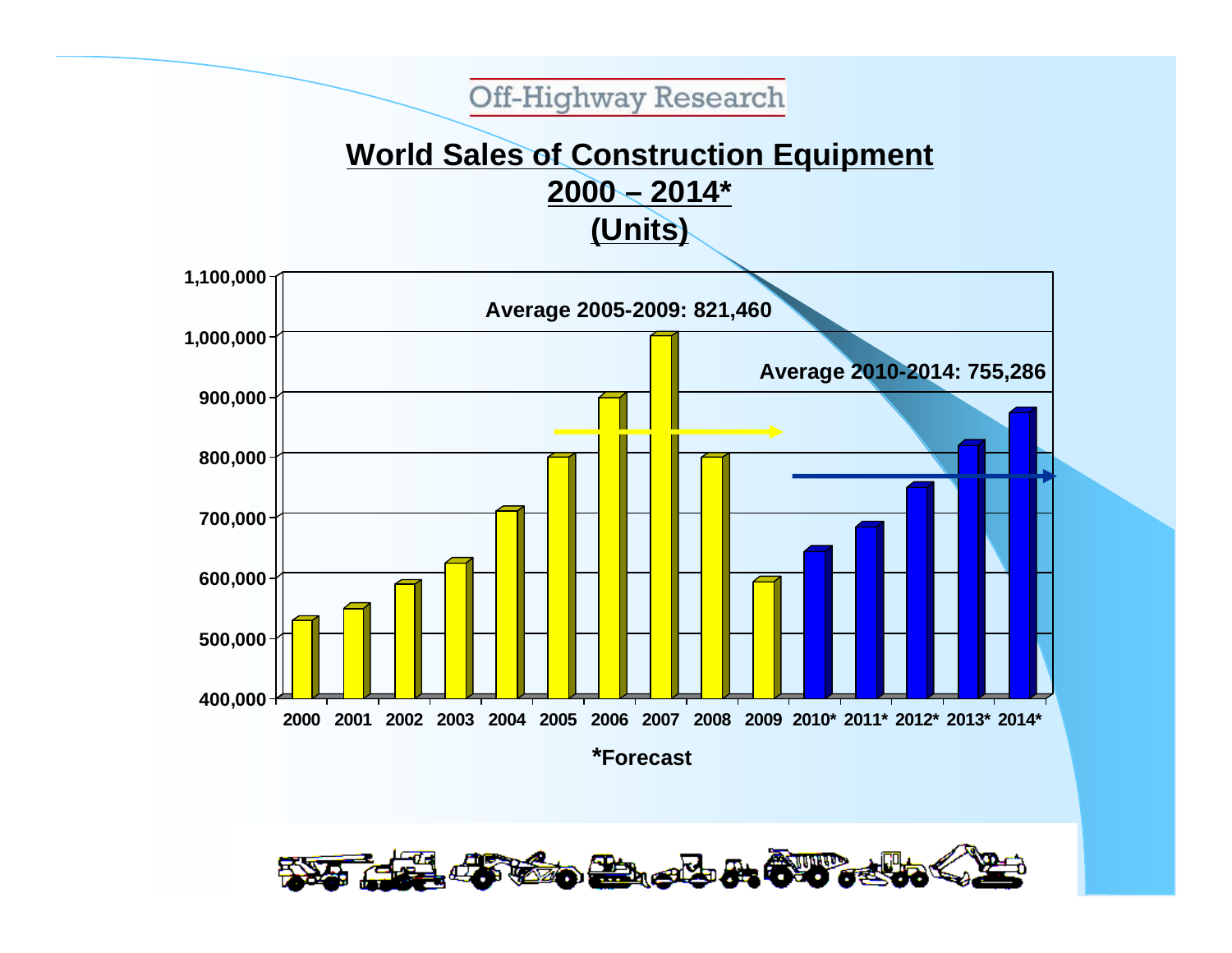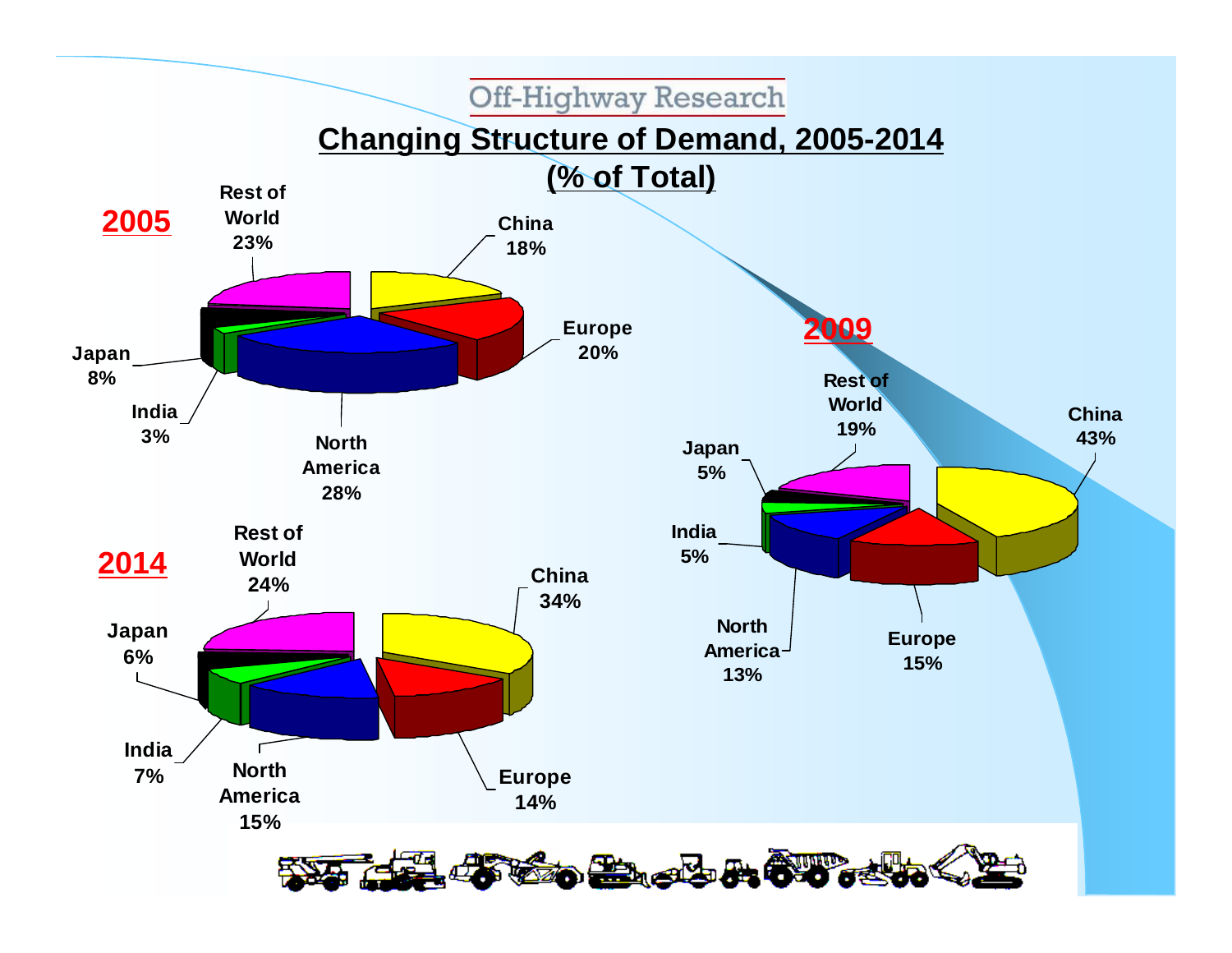## **The Reasons Behind the Cyclical Downturn**

- **2005 – 2007 all markets showing robust growth**
	- **Fuelled by: China**

**Easy (or very stupid) credit availability Global economic growth**

IП

**Markets +20% than 5 year average**

- **Worldwide 'shortage' of machines**
	- **Overheated (artificial) demand**
	- **Delivery times of 6-36 months**
	-
- **Component shortages**
- - **Customers bring forward their orders to ensure delivery**
	- **Huge machine populations, all very young**

## **CONTINUED . . . .**

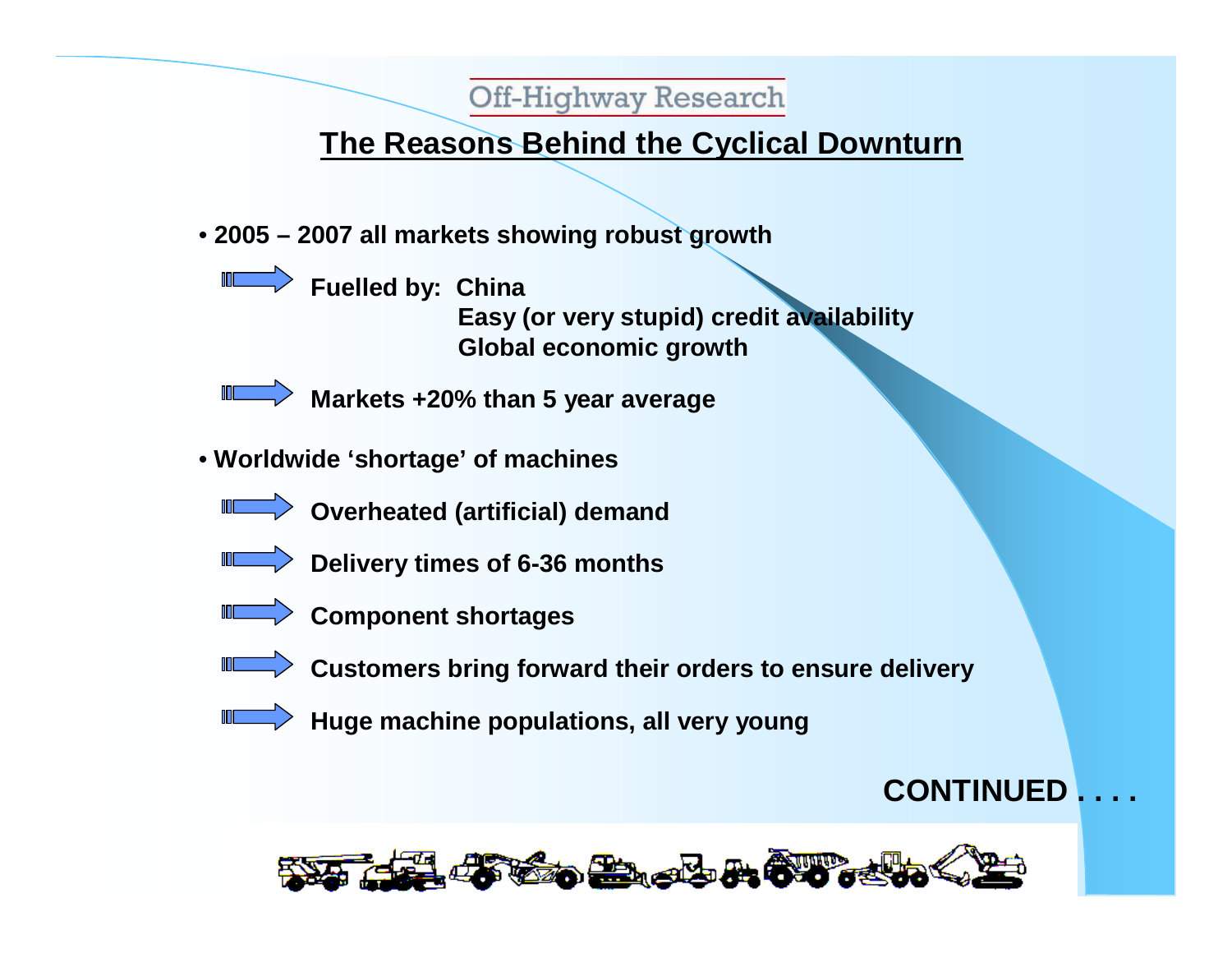## **CONTINUED . . . .**

• **Credit crisis in mid-2007**



**House building + business confidence collapse**



**Banks take fright – no credit availability**



**Demand in 2008 + 2009 had been sold in 2007**



**No urgent need to replace equipment** 



• **Financial banking collapse of September 2008 dumped on us all**

## **= THE PERFECT STORM!**

• **THE FUTURE WILL BE A VERY DIFFERENT PLACE**

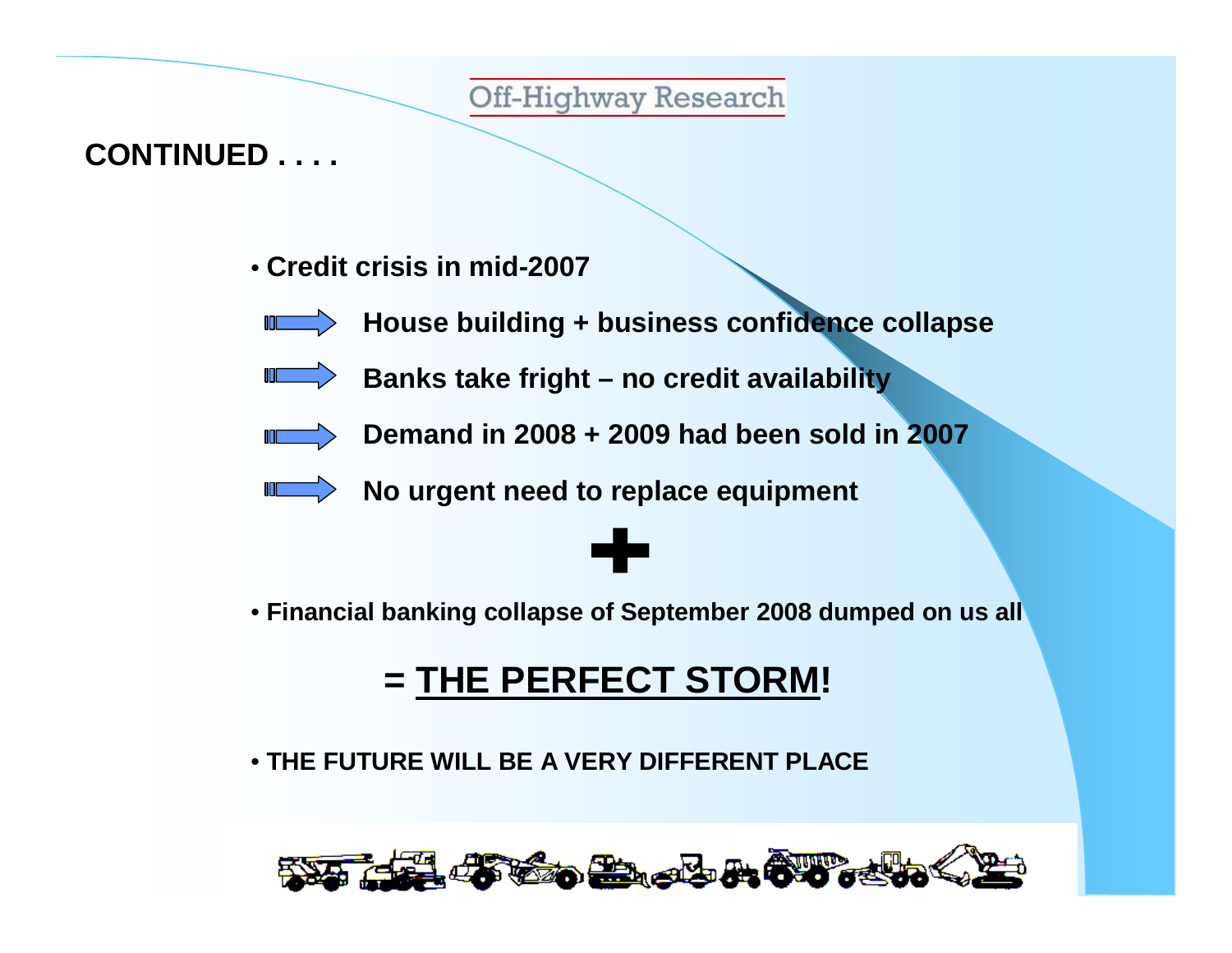## **Europe: Development of Sales, 2000-2014\* (Units)**



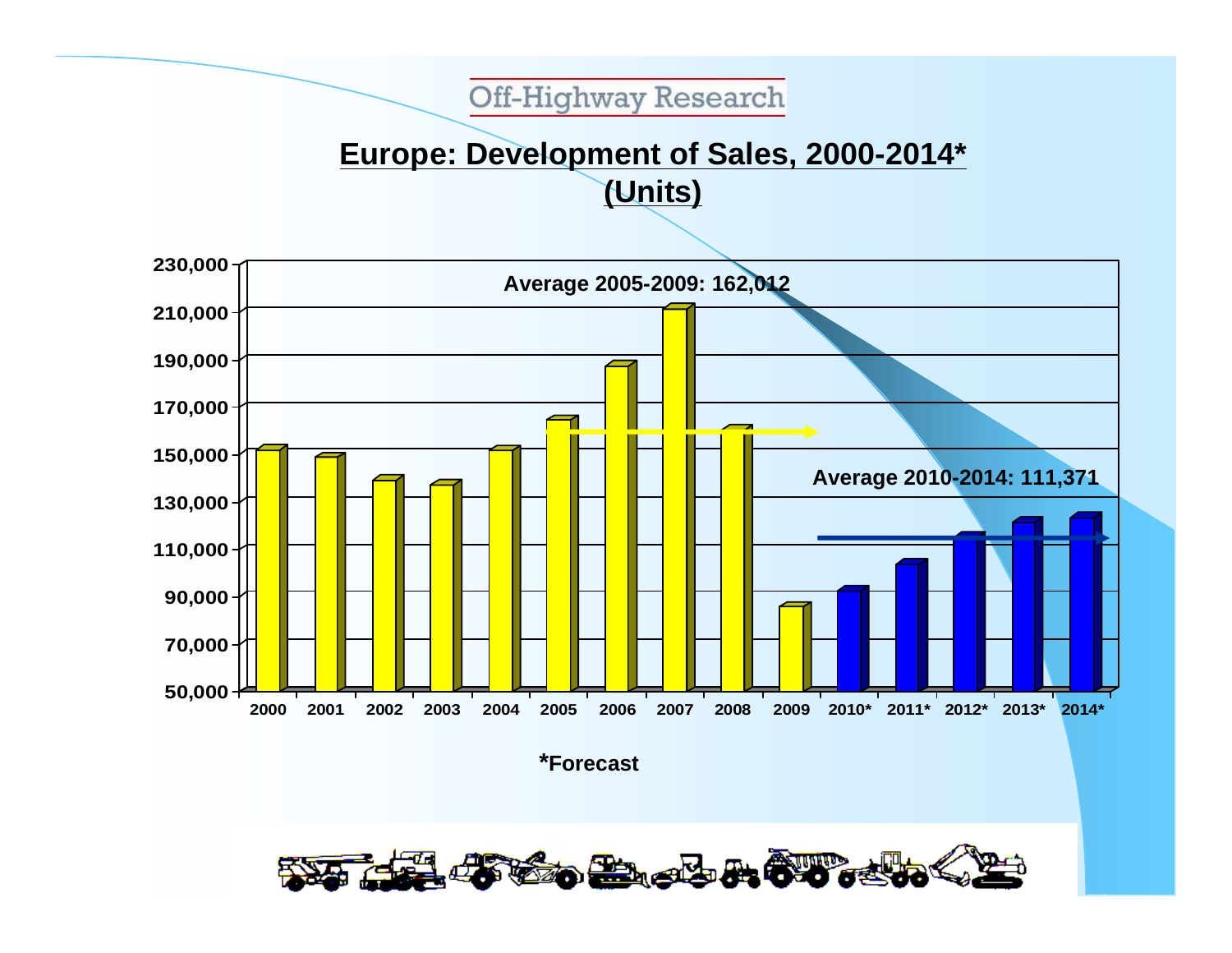## **Europe: Forecast Sales, 2009-2010 (% Units Change)**

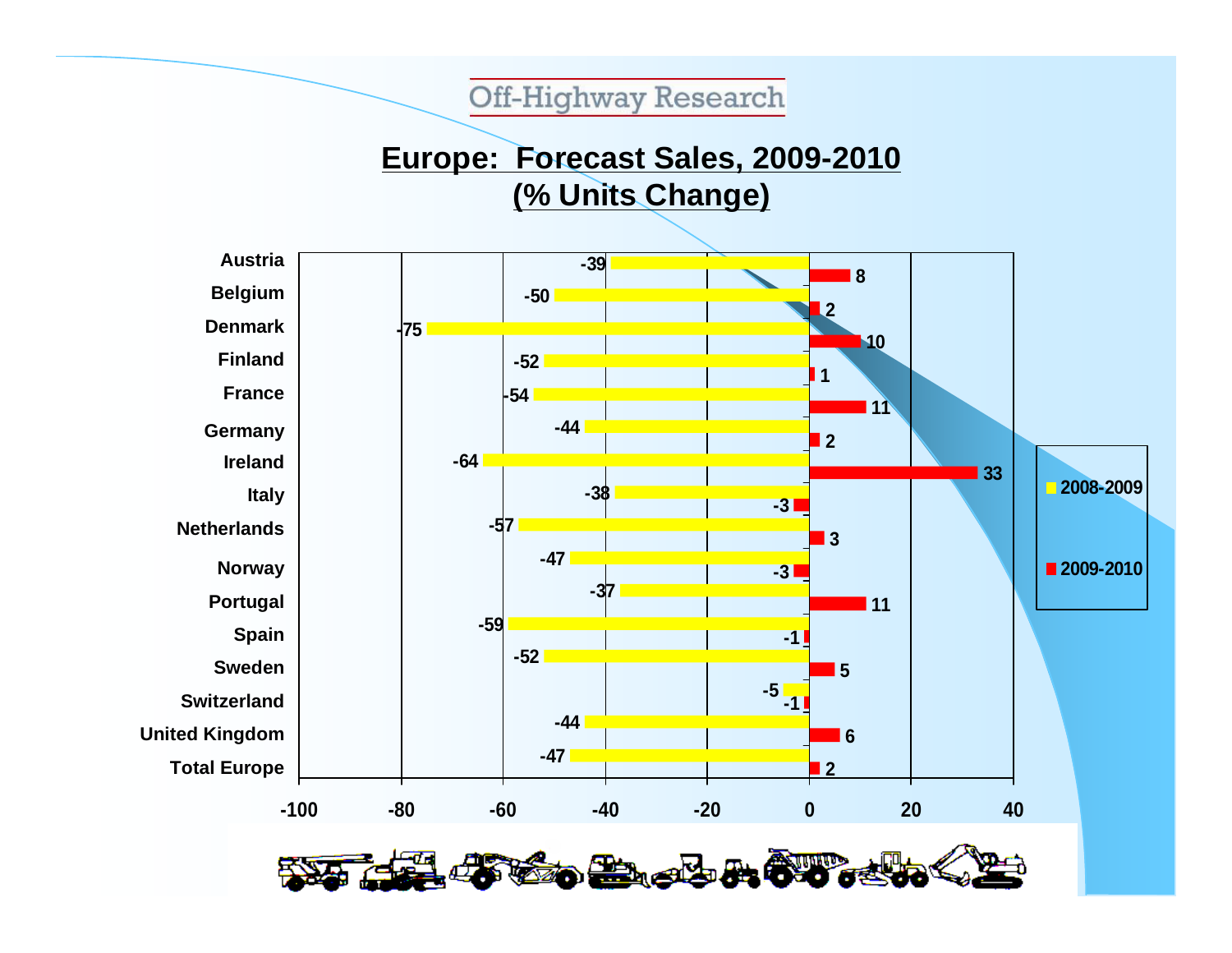#### **Europe: Sales Forecast 2010 Vs 5 Year Annual Average, 2005-2009 (% Units Change)**



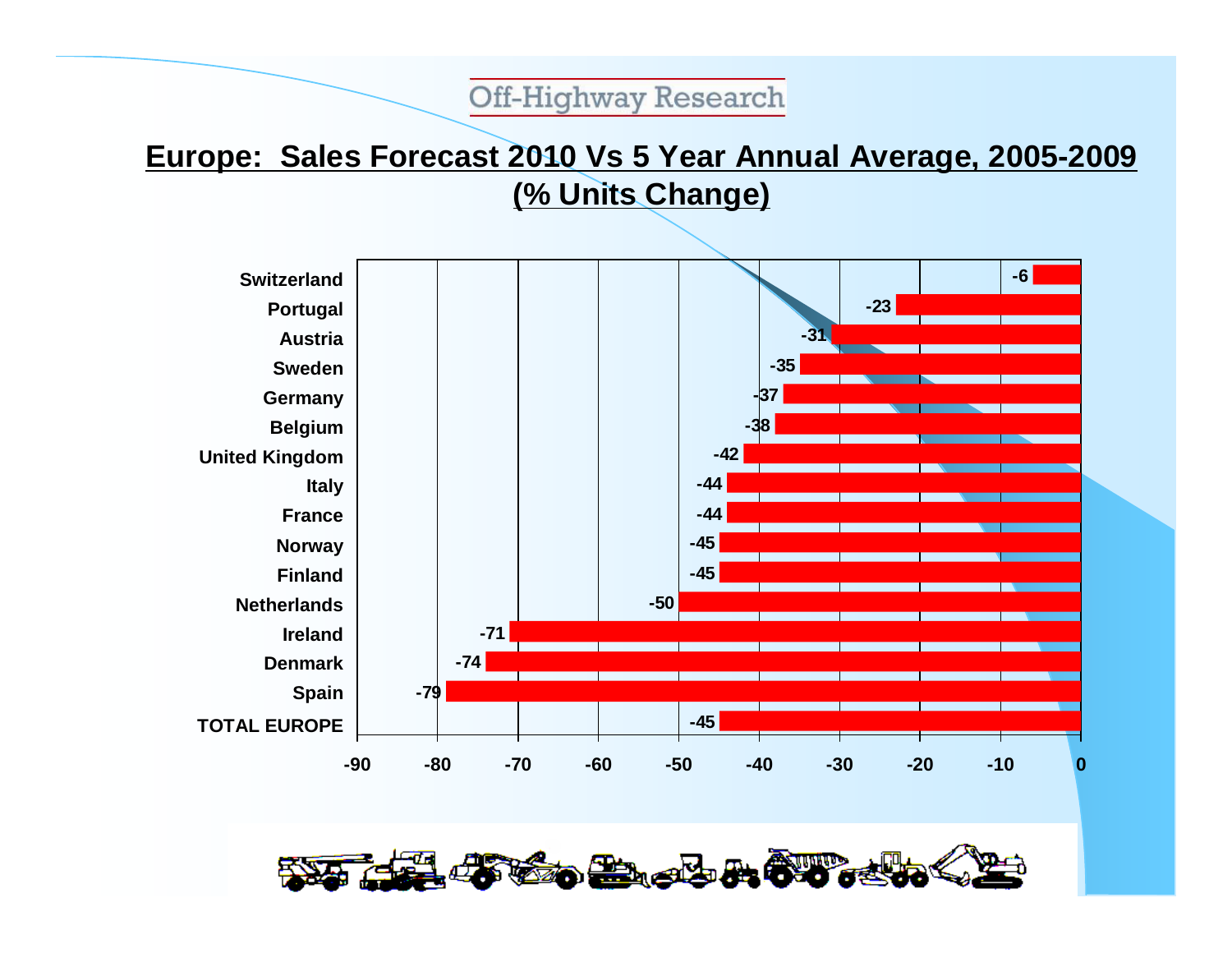## **Europe: Sales Forecast 2010 Vs 5 Year Annual Average, 2005-2009 (% Units Change)**

**Rigid Dump Trucks Asphalt Finishers Telescopic Handlers Wheeled Loaders >80 Hp Wheeled Excavators Wheeled Loaders <80 Hp Articulated Dump Trucks Crawler Excavators Crawler Dozers Skid-Steer Loaders Mini Excavators Backhoe Loaders TOTAL**



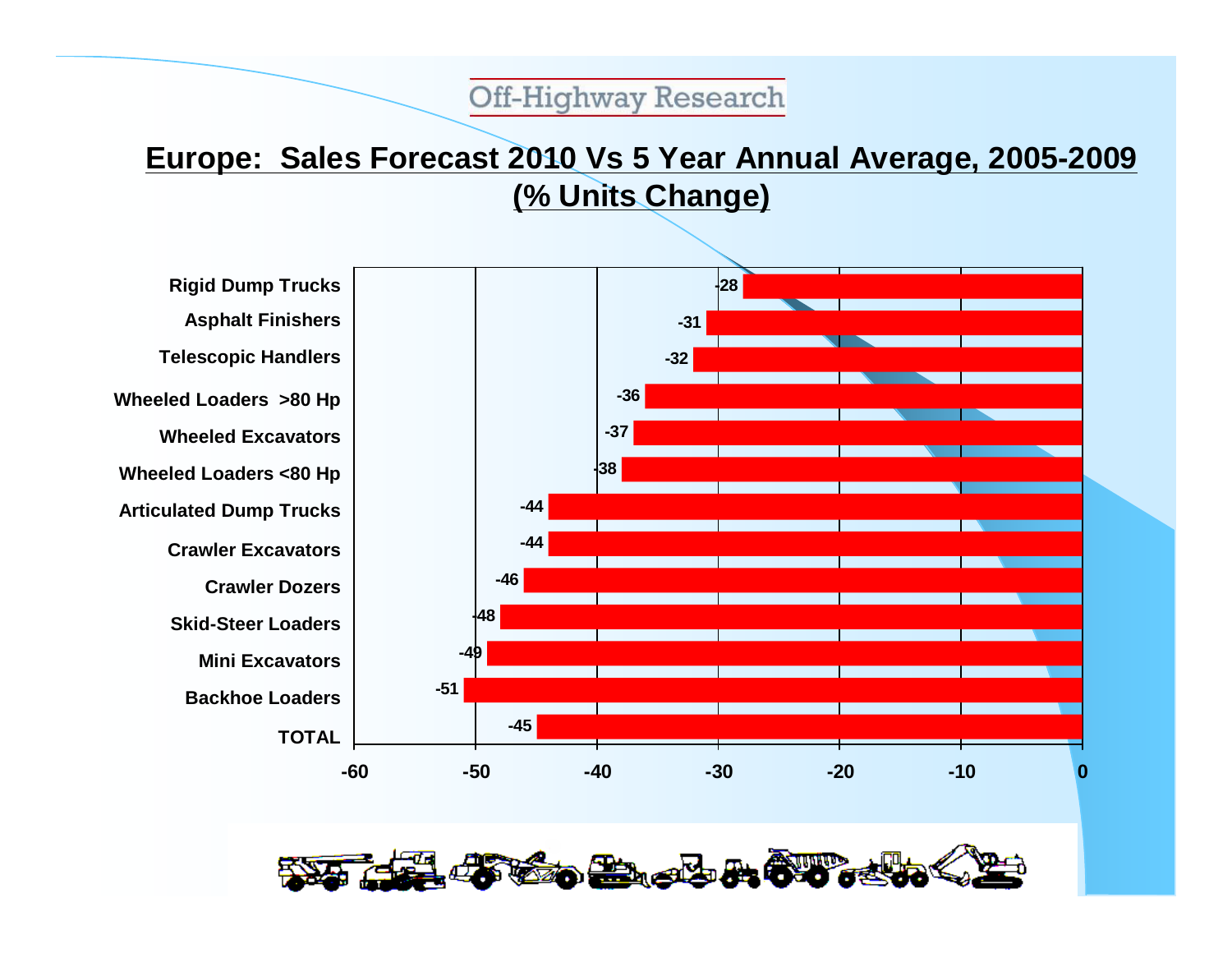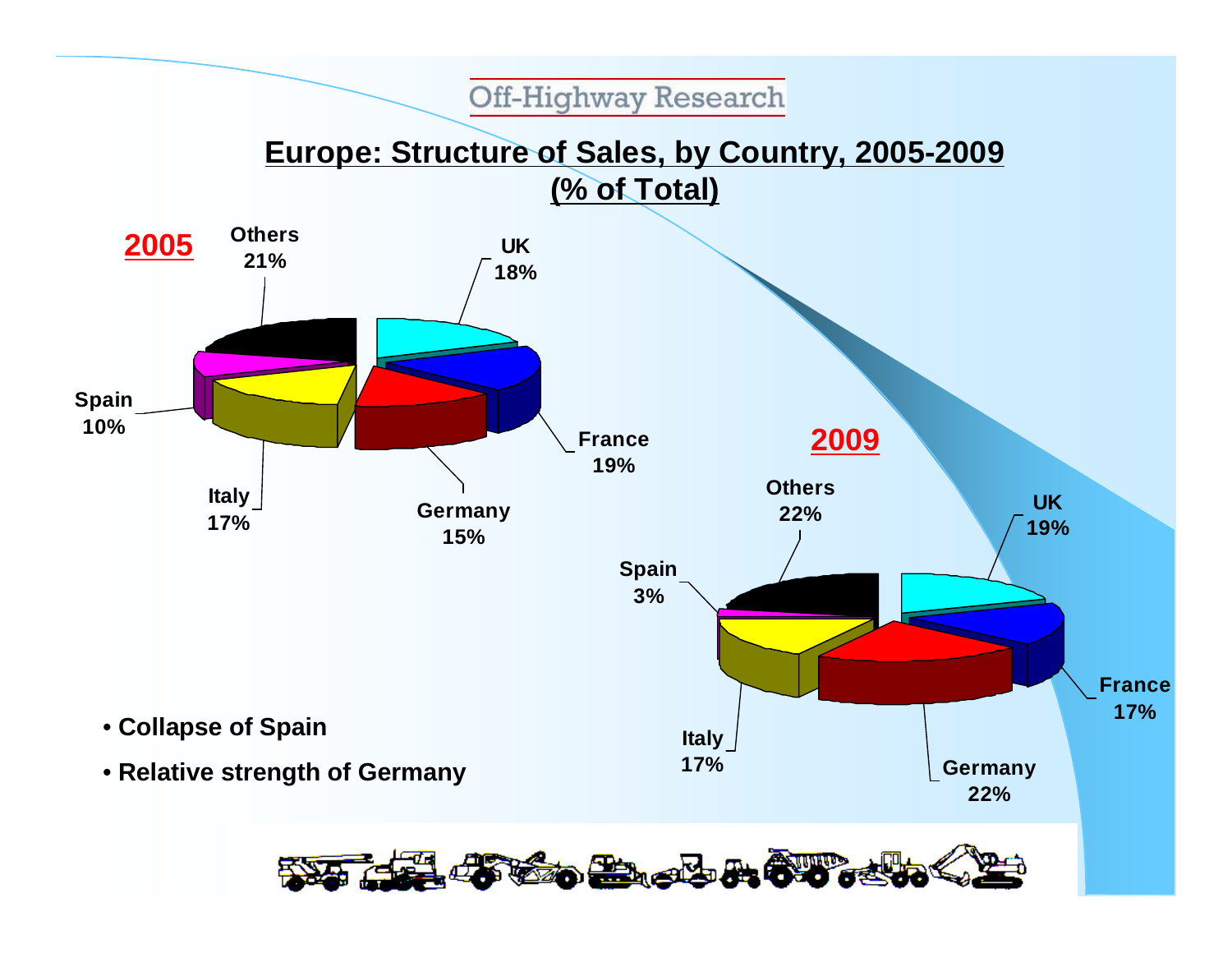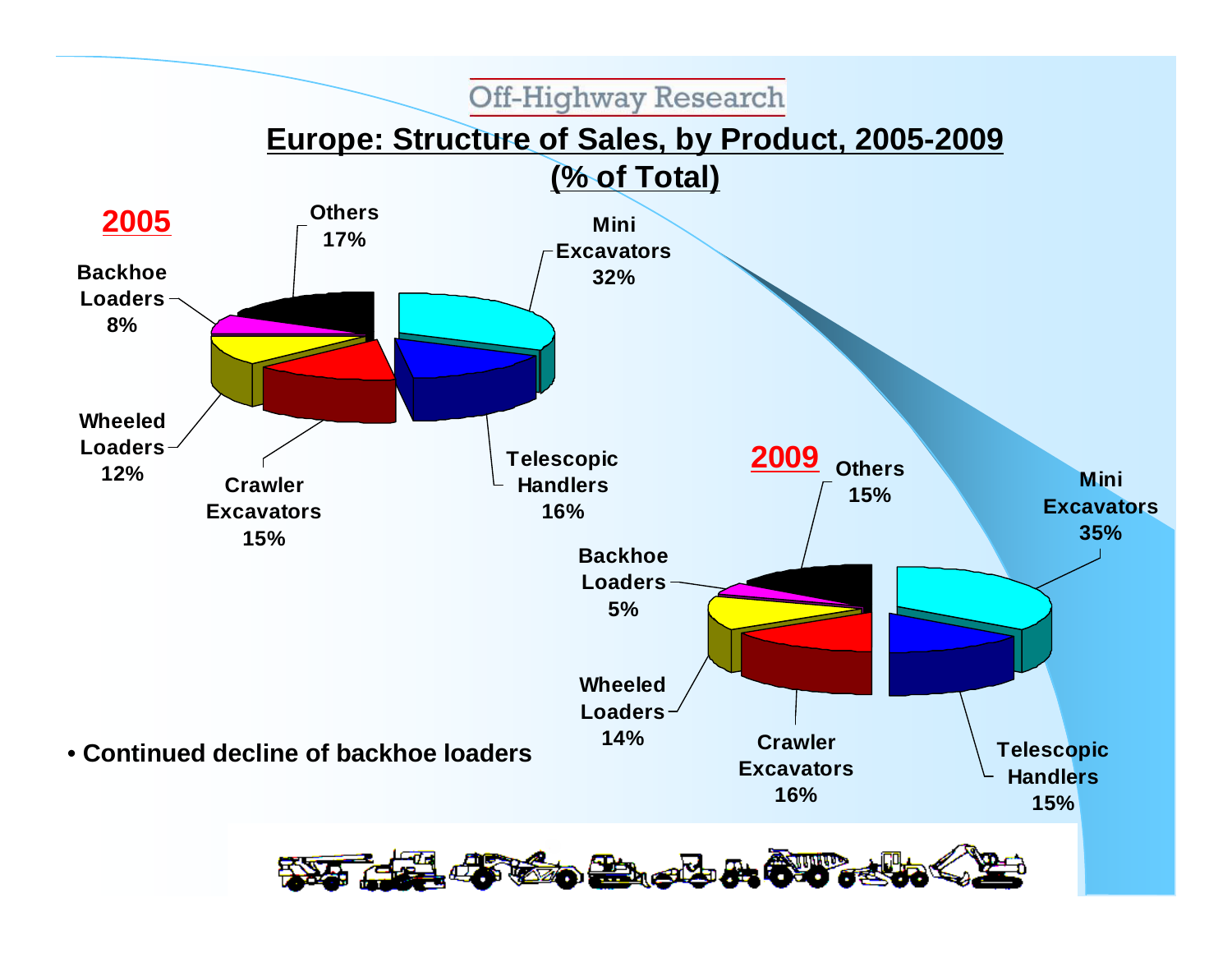## **Europe: Sales of Construction Equipment, by Supplier, 2007-2009 (Units)**



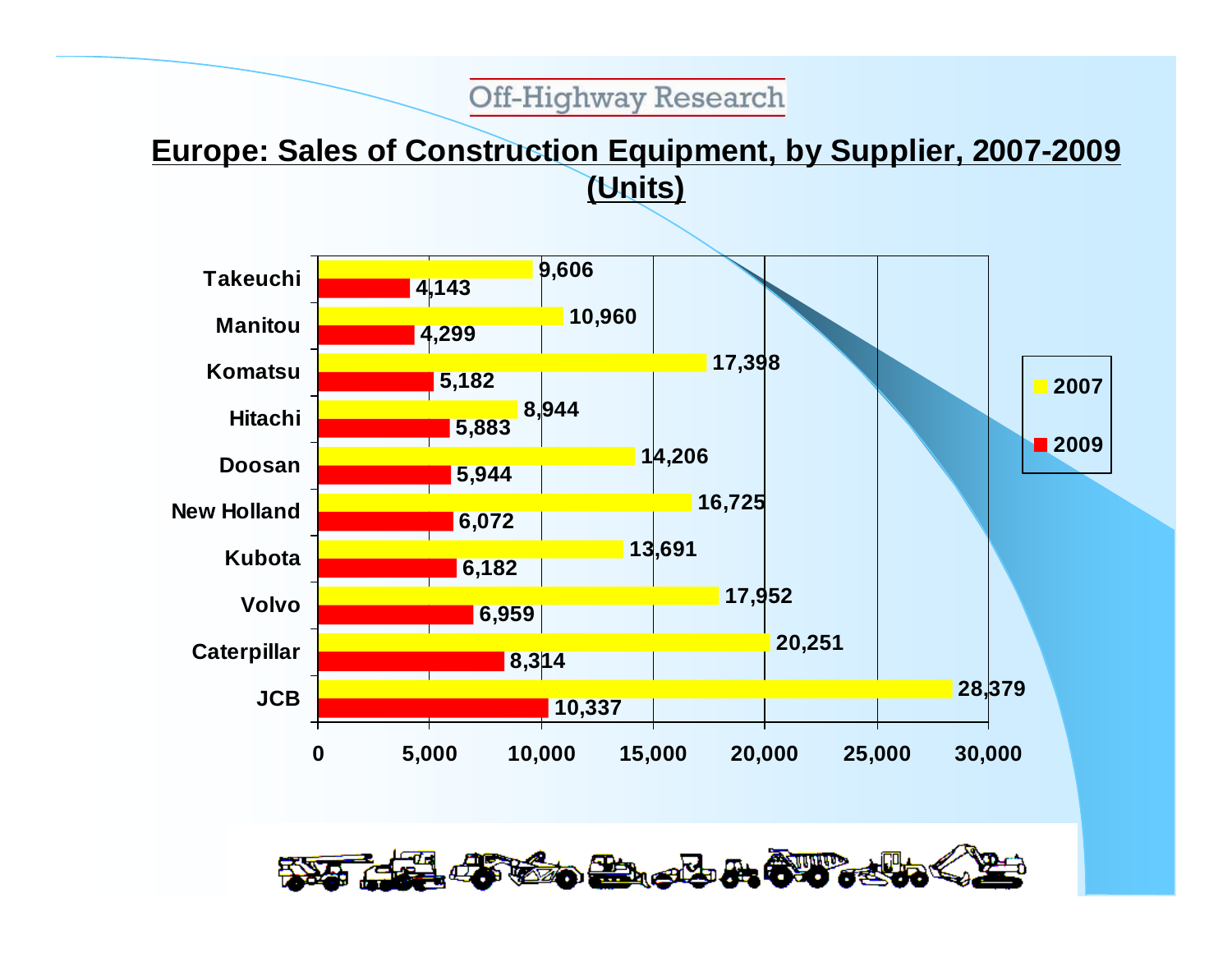## **China: Development of Sales, 2000-2014\* (Units)**



**\*Forecast**

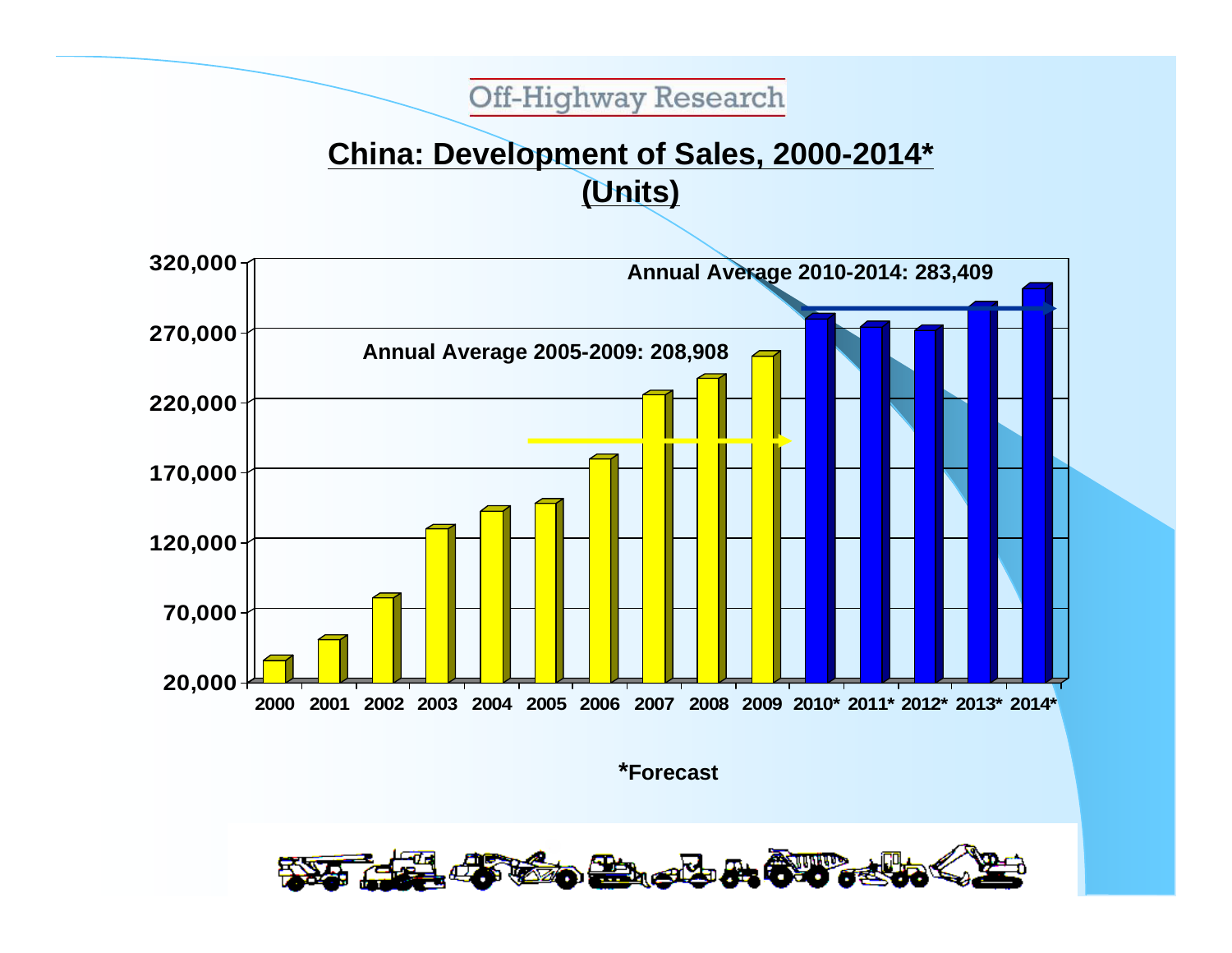## **China: Exports of Construction Equipment, 2008 – 2009 (Units)**



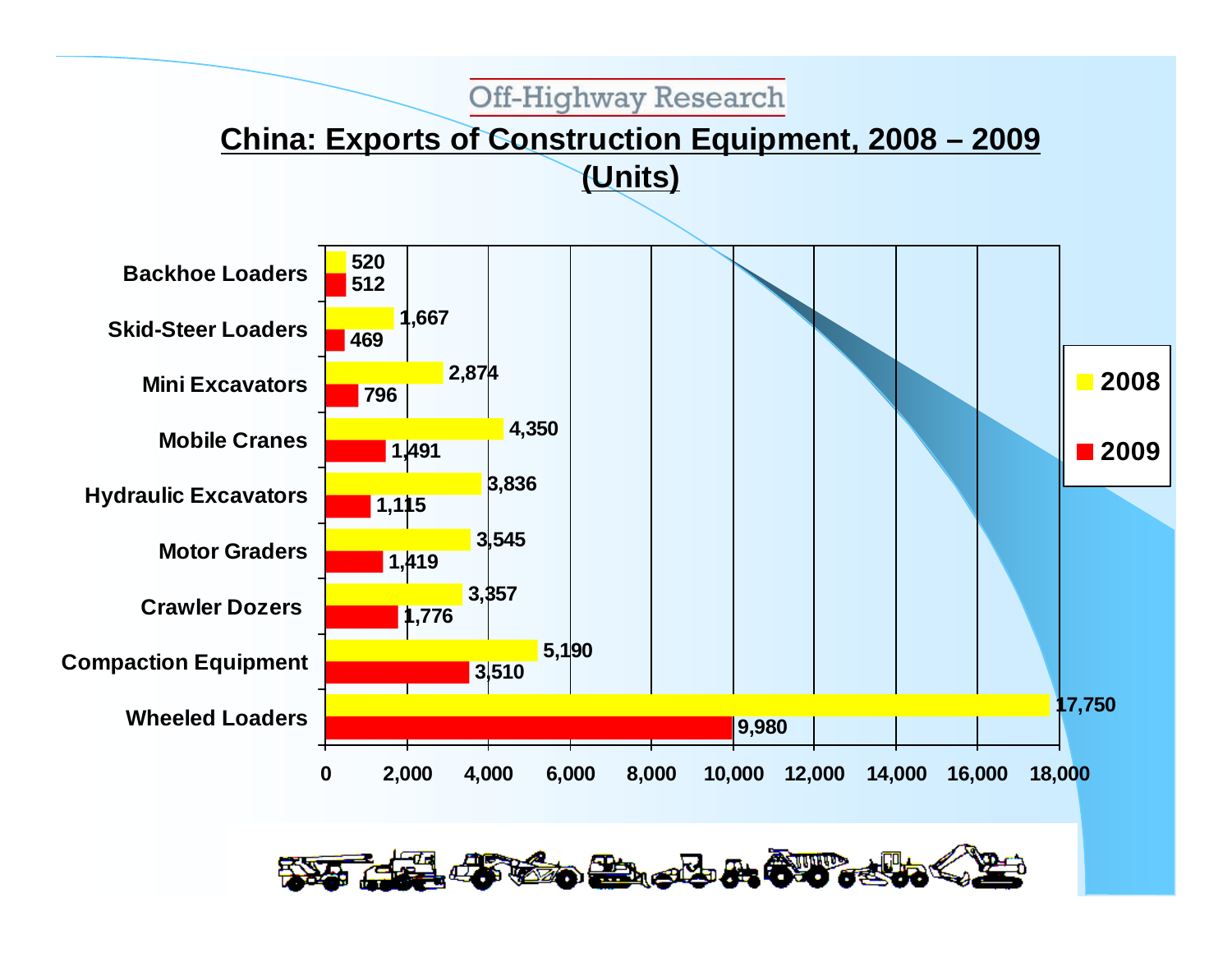## **The Future of Our Industry**



• **A dramatic shift in the centre of gravity from West to East**



**Sales volumes**



**Production volumes**

- **Europe: is now at its lowest level since 1993**
	-

**Modest growth of 2% in 2010**

- **Sales will be 127,500 in 2014**
	- **= Sales in 1998-1999**
- **North America: is now at its lowest level since 1992**
	-

**Sales will be 125,300 in 2014**

- **= Sales in 1994-1995**
- **China: will peak at 277,000 in 2011**



 $>$  44% of global sales; largest market in the world by farc on TINUED....

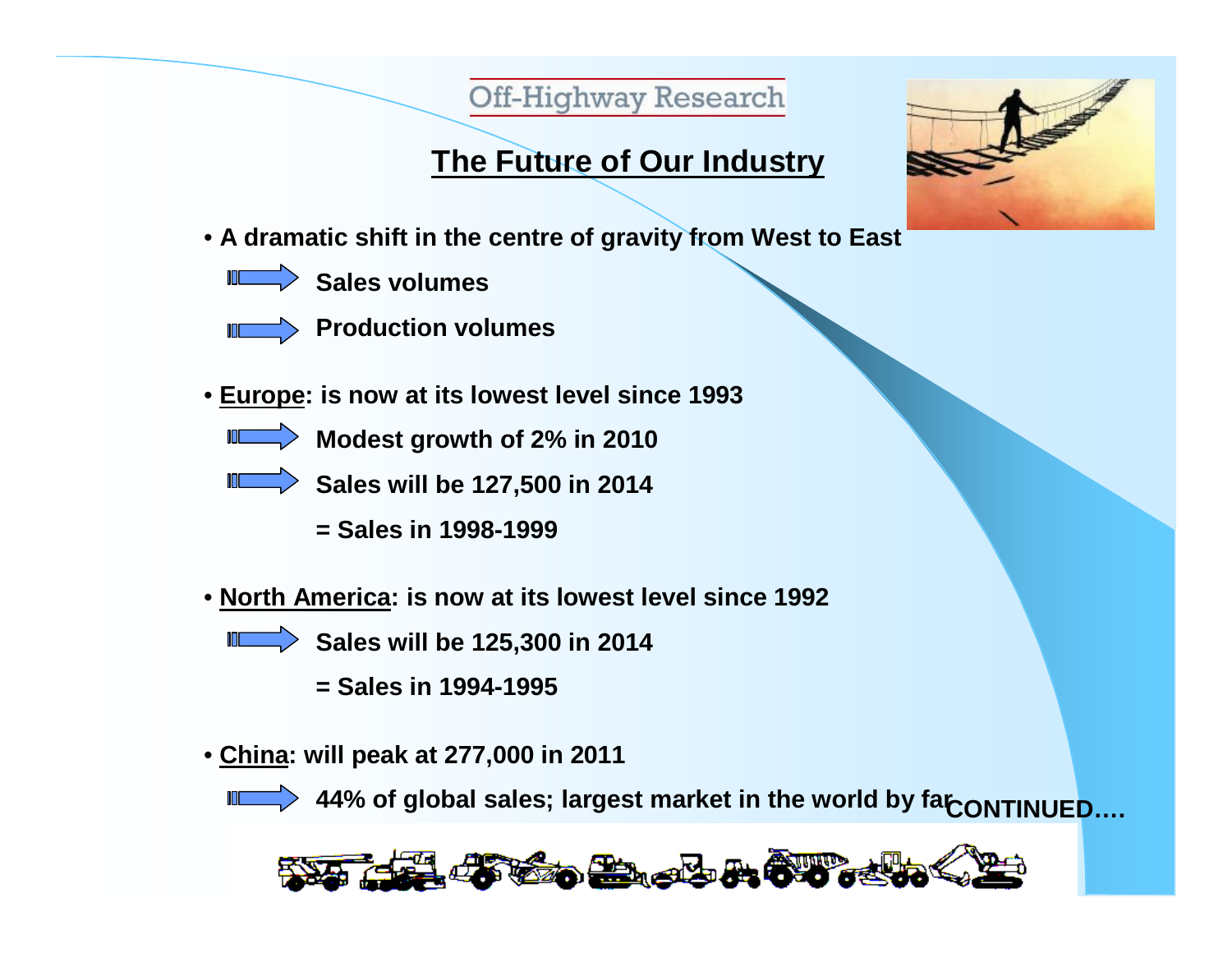**CONTINUED….**

#### **Off-Highway Research**

- **India: the next big market for expansion**  $\blacksquare$ 
	- **from 29,000 in 2009, to 60,000 in 2014**
- **Production will move from West to East**



- **Regional production will continue, but will be rigorously assessed**
	- **China and India will be the winners in inward investment**
- **Component production will follow shifts in OEM production**
	- **China is now producing 50% of global demand**

#### **HUGE IMPLICATIONS FOR EVERYONE'S FUTURE BUSINESS MODELS**

- **Production facilities**
- **Component sourcing**
- **Distribution**
- **Logistics**
- **Used Equipment Disposal**
- **Financing**